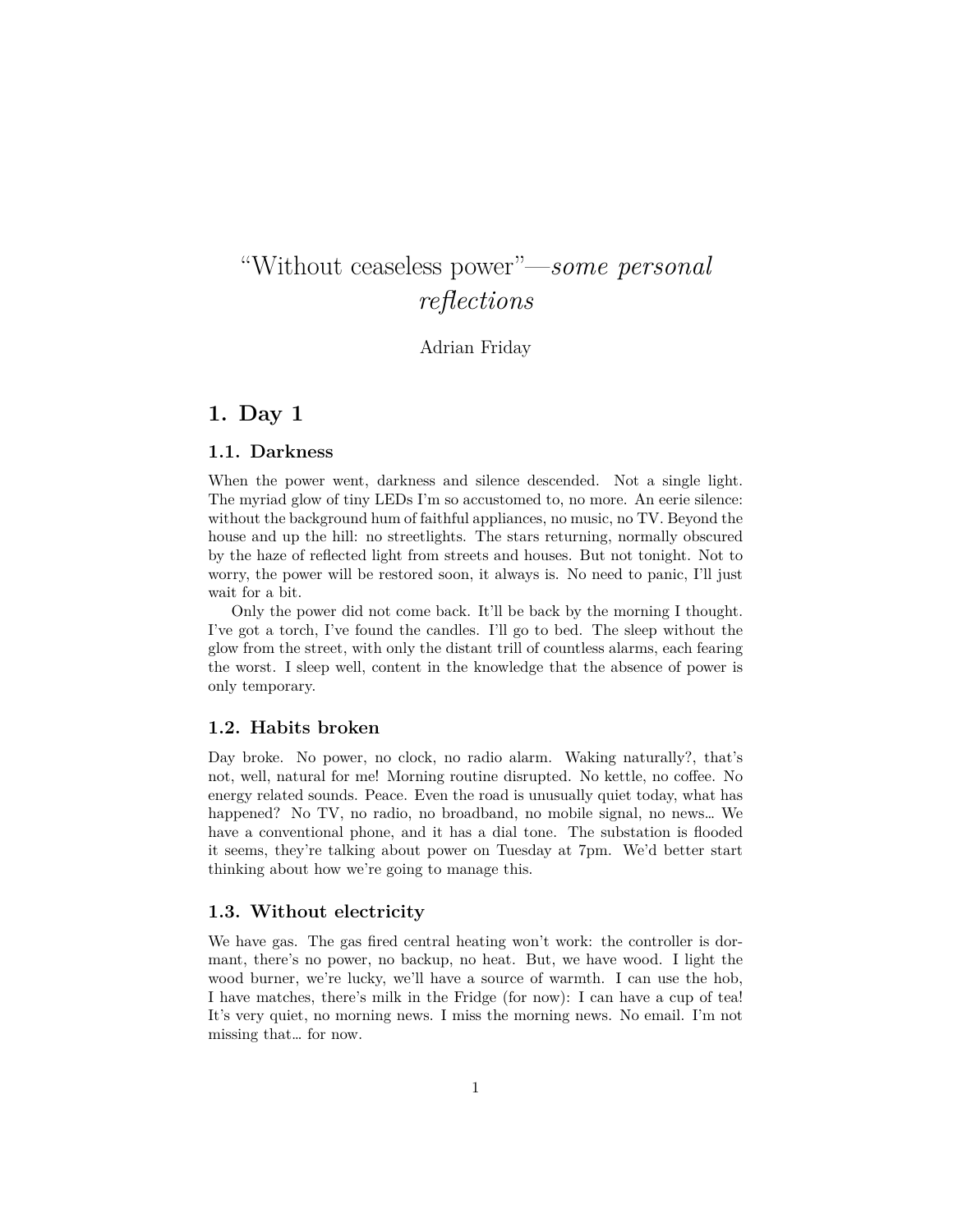Food. We won't starve. There's plenty to cook. At least two days of food. But it's not going to last: it's all chilled or frozen, or at least it was. What then? Best not to worry about that for now. Preparing food will be hard in the dark by head torch. Best do a cooked lunch. The kids'll need a hot meal. I'm glad we didn't swap the hob for an electric one as we were planning, we'd be really stuck about now.

Sandwiches by candle light for tea, it's fun. The kids have stopped asking for a fix of 'electronics'. They like the candles, and enjoy using the dark as a resource for play. Best game of hide'n'seek for ages. "*Of course, I'll do my homework daddy, but I want to do it by candlelight…*" or not, as we find out, candles cast a really dim light! I'll remember tomorrow: homework during daylight hours!

#### **1.4. Rations**

Relief: I can wash up the dinner things. There's some hot water in the tank. Since the solar thermal panel last year, we're used to thinking about 'how much hot is in the tank'. Without the controller temperature display (doh! of course, no electricity!) I don't know how much, but there's some: I run a shallow sink of hot water and make it last: at least the kitchen isn't filled with dirty dishes. We'll be able to wash in warm water for now. I'm glad it's the mains water pressure and not a pump that makes the water flow. Basic hygiene continues.

# **2. Day 2**

## **2.1. Marshalling energy**

How I wish I had an energy reserve. My phone is getting really flat now. I wish I'd had it on charge before the power cut. Not that there's a signal much anyway. I idly wonder how cellular base stations are powered. They'd have generators surely? Isn't the phone a critical infrastructure now? Isn't the Internet? I'm glad BT still runs their own copper network. I'm not totally cut off.

The iPad has 50% charge. Time to explain to the kids the concept of energy conservation. You can have more now, or some later. We might not get to charge it for a few days. Do you really want it all now, I wouldn't… we save some, we ration, they take turns. A few minutes each, then put it aside. And no, youtube won't work, and no, Minecraft can't contact the server. The layers of Internet magic laid bare.

What's for tea? Freezer surprise. I wonder whether the food is okay, the freezer has been off for a while now. I'll give the kids the food I'm more certain about. Pan fried part frozen sea bass and breaded chicken it is… We'll be okay for another day or so, then I'll have to work out where to buy some more. I think about the shops: how 'just in time' our food is, how vulnerable food supply can be when things break down. What's the phrase: "*no king is more than two missed meals away from a revolution*"?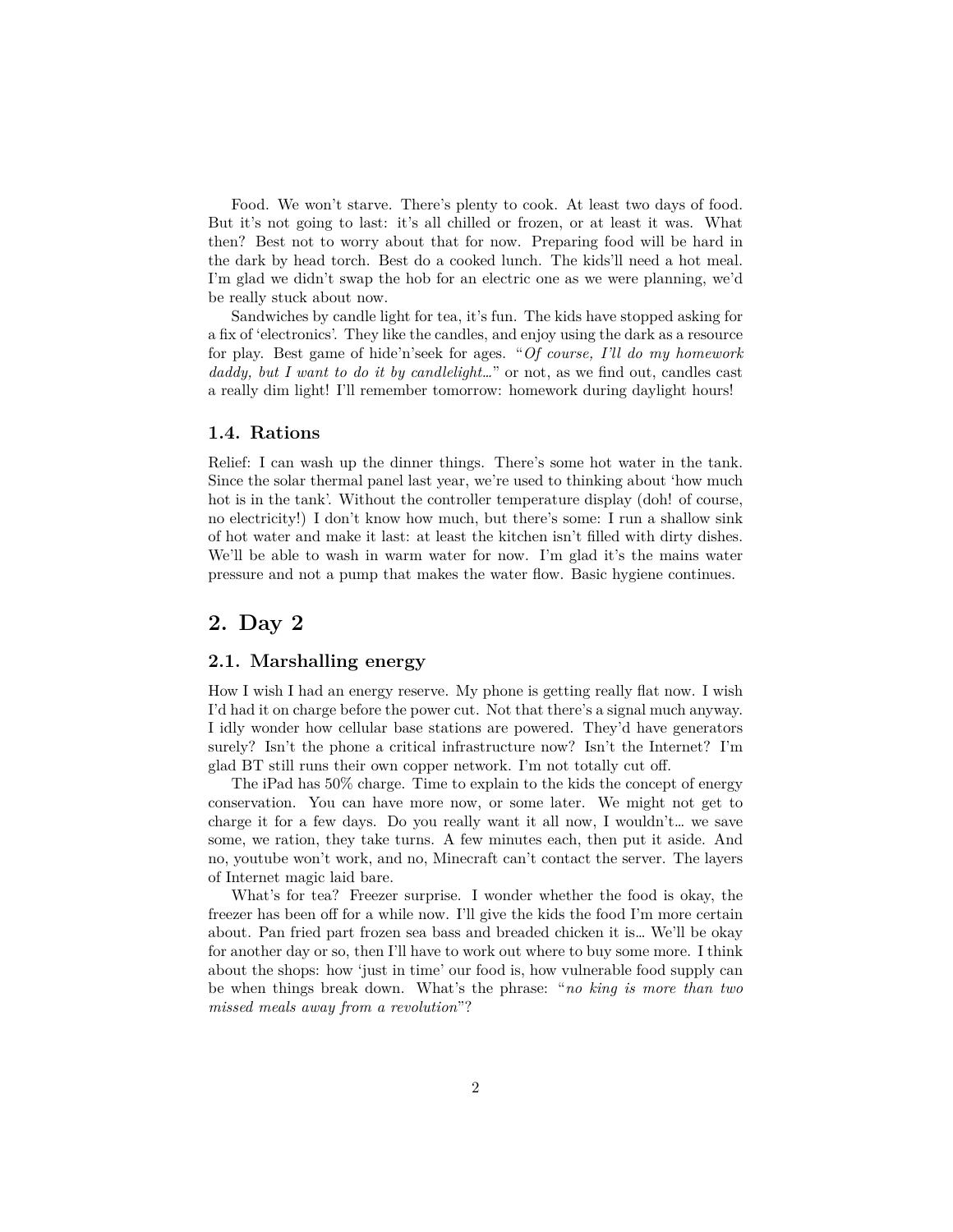## **2.2. Communication**

Getting twitchy. I know the rest of the world is still turning. No email for over 24hrs now. What am I missing? Phone is 'in the red' and the power level is heading for single digit percentages. Where can I get some charge? Where can I get some data? I can read while there's light, but without certainty I can recharge the laptop or the Internet, my work is severely limited. I'll venture onto campus. I know there's a backup generator associated with my building at work, there's sure to be power and data.

I cycle to work past the Shell garage, and they're closed. The lights are off, the pumps are dark. No fuel. I know I've got a  $\frac{1}{4}$  of a tank in the car, and that will be fine for now. I'm lucky, I live near work.

#### **2.3. In search of power**

The office building where I work is dark. The pungent odour of diesel fills the air. The backup generator is working hard powering something. Something critical. But not the lights, and not the doors. Electromagnetic locks don't work without power. I walk into the building, the security foiled by a simple power cut. The doors are open, once secure labs now vulnerable. I head upstairs to try the wifi, no signal. I try wired Ethernet, nothing. No power to charge my precious phone. I head for a drink of water . The taps in the kitchen don't work. I suppose there must be an electric pump somewhere. I muse on how the power is so taken for granted that it is just endemic to the design of the building—there really is no fallback. The building just "doesn't work" without electricity.

I bump into a colleague. We talk of power, and blackouts and reaffirm we're all ok. Interesting how adversity brings people together. Rumours of power, Internet and cups of tea at the Chaplaincy centre<sup>[1](#page-2-0)</sup>. I head up there and serendipitously meet the campus energy manager, Jan. He tells me about backup generators, and attempts to power up the campus, but the demand was too high and there is no way to shed loads to trim it, so the power just tripped again. There are islands of power now, but the students need to go home. The smoke detectors won't work in the residences now their backup batteries are flat - they're not designed to go for more than 24 hours without power—it's "no longer safe".

I get my cup of emergency tea, it tastes good. I park myself with my laptop in the conference centre. I greedily hoover up power and data for an hour, letting people know we're okay, and not to expect me to respond to email. Remote friends are shocked by the flooding and the lack of power. But I'm one of the lucky ones, I tell them, and I don't live next to the river—and I mean it.

<span id="page-2-0"></span><sup>1</sup>An iconic building housing a multi denominational centre of worship on our University campus.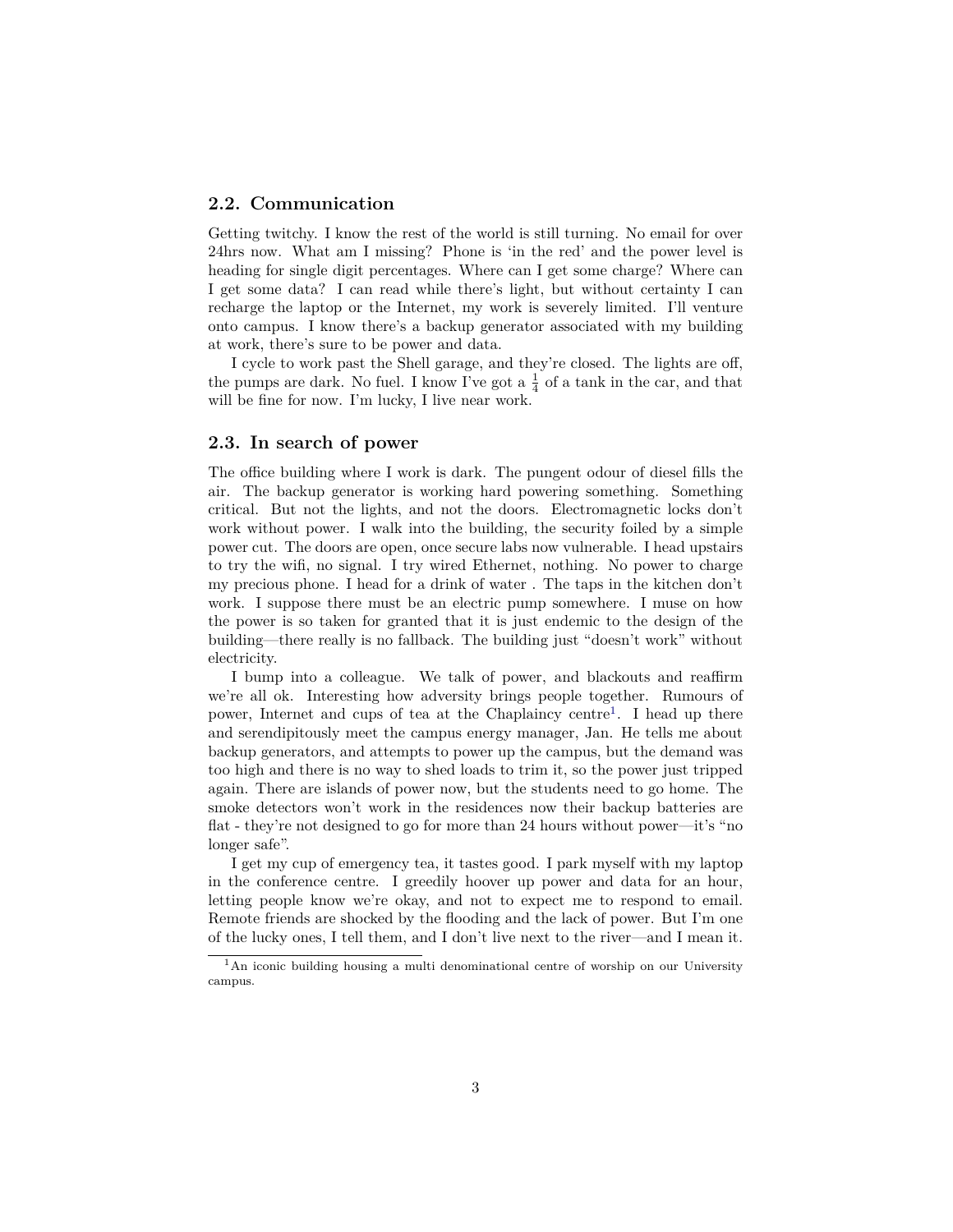## **2.4. Sociality in adversity**

I set off for home. Gaggles of students are walking along the A6 towards town, engaged in lively conversation. This stretch of road normally almost devoid of pedestrians. Isn't it extraordinary how people emerge blinking into the daylight when their entertainment infrastructure isn't there to imprison them?

Lorries arrive carrying diesel generators. Power comes on for a few hours. Heroic efforts from the service provider brings light, and warmth, and temporary reprieve. I top up the hot water. I charge the iPad. I cook while I have light. I know the 'real power' isn't back from distant friends who can access the web: I don't want to use the oven or the washing machine, I figure that will load up the system too much. I muse on how difficult it is to communicate the state of the power network to us, without mobile or broadband access to social media and the web. What would I do without my 'remote Internet watchers', or if they were in the same situation?

# **3. Day 3**

# **3.1. Venturing out**

Fast wind to the next day. Power off again. Emboldened by my foray out I'm feeling more confident about venturing out from home: I attempt to return to normality and drive my daughter for her piano lesson on the edge of town. The roads seem okay—there's not much traffic. The diesel powered car isn't affected (for now). Contraflow around big metal boxes on lorries feeding energy through thick cables into substations. I marvel at how many homes have lights on now; liquid energy (diesel) propping us up so directly. Can I imagine doing this without fossil fuels?

We arrive and park. Walking past houses without the customary flicker of TVs. I see families huddled around candles, board games, conversation. I'm buoyed up, it's Christmas, people are talking to one another. The streets have a cosy ambience without the stark glare of street lights. A lesson by candlelight? Perhaps not. Left over food is offered, kindness, and an enhanced sense that we shouldn't waste what's not needed, won't last, and hard won.

# **3.2. The other side (of the river)**

Power is restored longer term. No mobile or broadband still. It's been several days now, surely they're fixing this? I speak to a vulnerable friend on the phone. I'm worried about him as the bridges are shut and I can't go and see him and make sure he has some food. We coped, I even delighted in early bedtimes, a quiet house, the slow pace of communication, the warmth of the fire. My work life on pause.

My friend tells me of a different story: of a freezing cold house, a broken cooker and a dead microwave: no hot food. But also of kind neighbours looking out for him and ensuring he's fed. He tells me of houses robbed because an